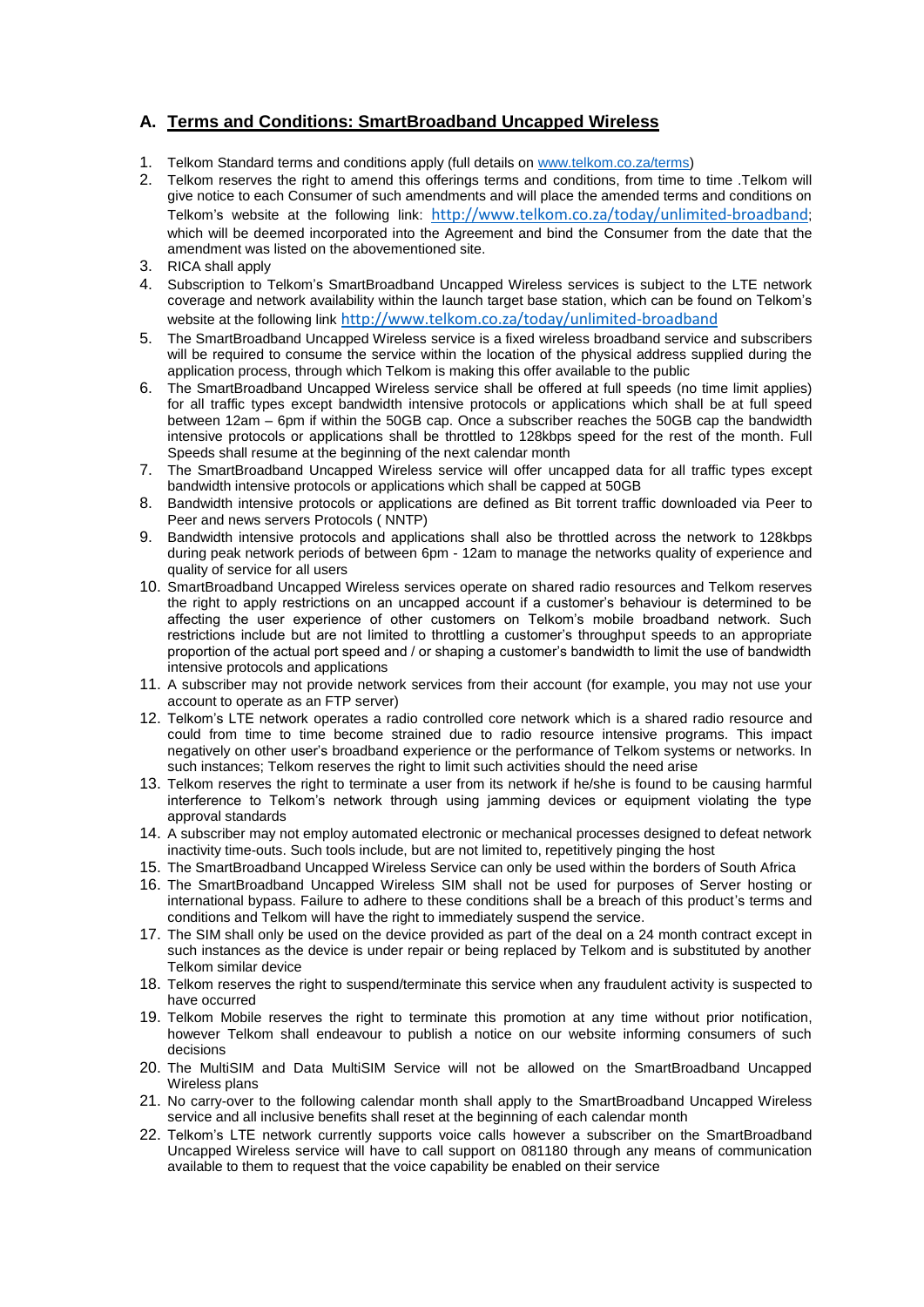- 23. A flat rate of R 2.75 on a per second billing basis will apply for any voice call on the SmartBroadband Uncapped Wireless plan
- 24. SMS is enabled for normal usage, notification and balance enquiry.
- 25. SMS charges shall be set at 50c/SMS and MMS charges shall be set at 50c/MMS
- 26. Prices include VAT
- 27. The SmartBroadband Uncapped Wireless service shall be available on a 24 month contract only
- 28. The SmartBroadband Uncapped Wireless offer is now available through the traditional Telkom owned stores and the Direct Sales Force 3<sup>rd</sup> Party channels however subscribers will only be able to sign-up for the R 699 SmartBroadband Uncapped offer through these channels
- 29. Subscribers that wish to sign-up for the R 599 SmartBroadband Uncapped offer will only be able to apply for the service through Telkom's online channel via the online portal. Customers that walk into the Telkom Stores will be able to submit an application online via the PC's available in-store
- 30. There will be a maximum of 150 spaces available per base station. The pricing will be on a first come first served basis via with 3 different price points: R 599, R 699 and R 799. Eligibility to either of the price points will be based on applications received on a first come basis during the promotion period. The first 50 successful applicants per base station will qualify for the SmartBroadband Uncapped Service at R 599, the next 50 successful applicants will qualify for the SmartBroadband Uncapped Service at R 699 price and the next 50 successful applicants will qualify for the SmartBroadband Uncapped Service at R 799
- 31. Subscribers will receive a SIM card, external poynting panel antenna and a Huawei LTE WiFi router. with the SmartBroadband Uncapped Wireless package
- 32. Telkom Mobile 3G failover shall only be supported as a failover measure in instances where the LTE network is down and it must be stressed that the SmartBroadband Uncapped Wireless service is a fixed wireless service which must be used in a fixed location and not for mobility. The SmartBroadband Uncapped Wireless subscriber shall not be able to roam on MTN's 3G network
- 33. Existing Telkom consumer/mobile/SMBS customers may apply for the SmartBroadband Uncapped Wireless service. Existing SmartHome, SmartOffice and Fixed Line customers will not be able to migrate their current services to the SmartBroadband Uncapped Wireless service, but will be required to apply for the service as a new service
- 34. Existing LTE B593 subscribers that wish to migrate to the SmartBroadband Uncapped service can only do so by submitting their applications via the online channel only
- 35. Telkom shall endeavour to ensure that LTE coverage is available where Telkom stipulates it has LTE coverage. Telkom shall not, however, be held responsible for customers' failure to access the Internet in areas that are not eligible for the SmartBroadband Uncapped Wireless service
- 36. Cancellations of existing LTE orders shall only take place once the customer has received his/her SmartBroadband Uncapped Wireless service having elected to migrate to this offer
- 37. Telkom is not liable for any loss or damage to your property or equipment arising out of the provision, installation or maintenance and/or use of the service.
- 38. Subscribers on the SmartBroadband Uncapped Wireless service shall be able to purchase Once-Off /Recurring data Bundles.
- 39. The Once-Off data Bundles shall expire at the end of the following calendar month from date of purchase.
- 40. Inclusive data bundles will expire at the end of the current calendar month.
- 41. Telkom's LTE network is supported on the 2300MHz TDD Radio frequency spectrum and the experience may vary depending on the wall thickness at your premises.
- 42. Prices are valid at date of print. E&OE.

## **B. ACCEPTABLE USE POLICY:**

- 1. Telkom reserves the right to apply restrictions on an uncapped account if a customer's behaviour is determined to be affecting the user experience of other customers on Telkom's mobile broadband network. Such restrictions include but are not limited to throttling a customer's throughput speeds to an appropriate proportion of the actual port speed and / or shaping a customer's bandwidth to limit the use of bandwidth intensive protocols and applications.
- 2. Examples of customer behaviour which compromise Telkom's network performance include, for example, causing network congestion, include running excessive concurrent internet sessions or accessing excessive bandwidth intensive protocols such as Peer to Peer and news servers protocols (NNTP). In the event of such behaviours, Telkom reserves the right to terminate the account of a SmartBroadband Uncapped Wireless customer whose usage is continuously affecting Telkom's network performance.
- 3. In order to assist a customer to be made aware of when his or her behaviour is compromising Telkom's mobile broadband network performance, Telkom will provide to the customer such information as is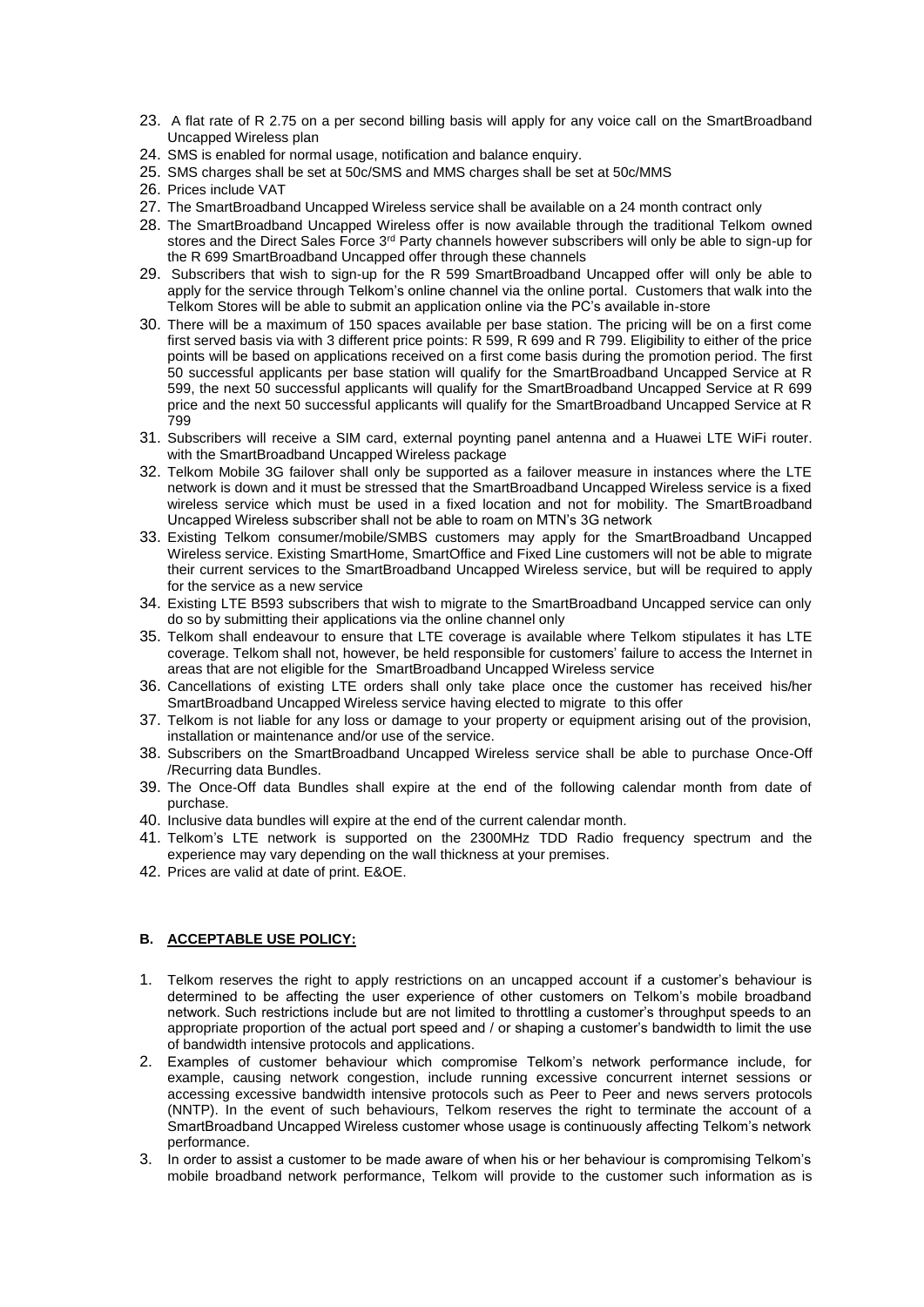practically available. Once usage is indicated as being dangerously high, Telkom reserves the right to suspend the relevant customer's usage within 24 (twenty four) hours of usage having reached such levels. Customers who are restricted by Telkom in the aforementioned manner in a calendar month will be returned to full service profile at the beginning of the next month.

4. The above controls will be implemented by Telkom in addition to those set out elsewhere in this AUP regarding unlawful behaviour.

## **C. MIGRATION RULES:**

Customers are permitted to request a migration after 3-months into their contract.

#### **Upward Migrations**

- 1. An upward migration refers to the scenario when the subscriber wishes to move to a package of a higher base subscription than the existing package, during the fixed term portion of the agreement.
- 2. The subscriber may upward migrate without any penalties at any time during the fixed term agreement subjected to the differences in the base subscription.
- 3. The subscribers shall retain accumulated deal allocations when doing an upward migration. Please note the following:
	- A: New offer starts immediately after Telkom activates the service upon courier delivery and the customer being informed by the RICA agent. The commitment period for Base-to-Base will continue until the end of the new commitment period. E.g. Migrate from Internet Saver 1 of 24 months in month 12 to SmartInternet Saver 2 of 24 Months, which means the contract continue from month 12 until month 24 of the new offer, thereafter it will continue on a month to month basis.
	- B: When doing migrations from "Base-to-Deal" and "Deal-to-Deal" and "Deal-to-Base", the commitment period shall be set according to the new contract period and the associated terms and conditions.
	- C: Base refers to the offer or service that is not linked to a device and deal refers to the offer or service that is linked to a device

#### **Downward migrations**

- 1. A downward migration refers to the scenario when the subscriber wishes to move to a package of a lower base subscription than the existing package, during the fixed term portion of the agreement.
- 2. The Subscriber will be liable to pay an admin fee for a downward migration as per clause 4 below, which will be determined at the time of requesting the migration.
- 3. The Subscriber shall retain accumulated deal allocations when doing a downward migration.
- 4. Telkom Mobile shall, as a downward migration fee, recover the difference in handset pricing between the original and the newly selected packages as well as an administration fee. Please note the following:
	- A: New offer starts immediately after Telkom activates the service upon courier delivery and the customer being informed by the RICA agent. The commitment period for Base-to-Base will continue until the end of the new commitment period. E.g. Migrate from Saver 1 of 24 months in month 12 to Smart Saver 2 of 24 Months, which means the contract continue from month 12 until month 24 of the new offer, thereafter it will continue on a month to month basis.
	- B: When doing migrations from "Base-to-Deal" and "Deal-to-Deal" and "Deal-to-Base", the commitment period shall be set according to the new contract period and the associated terms and conditions
- 5. Discounts that are applicable in the existing products shall not be carried over to the new contract/commitment period.
	- Value added services (VAS) shall only be re-established on customer request and according to the eligibility of the new offering.